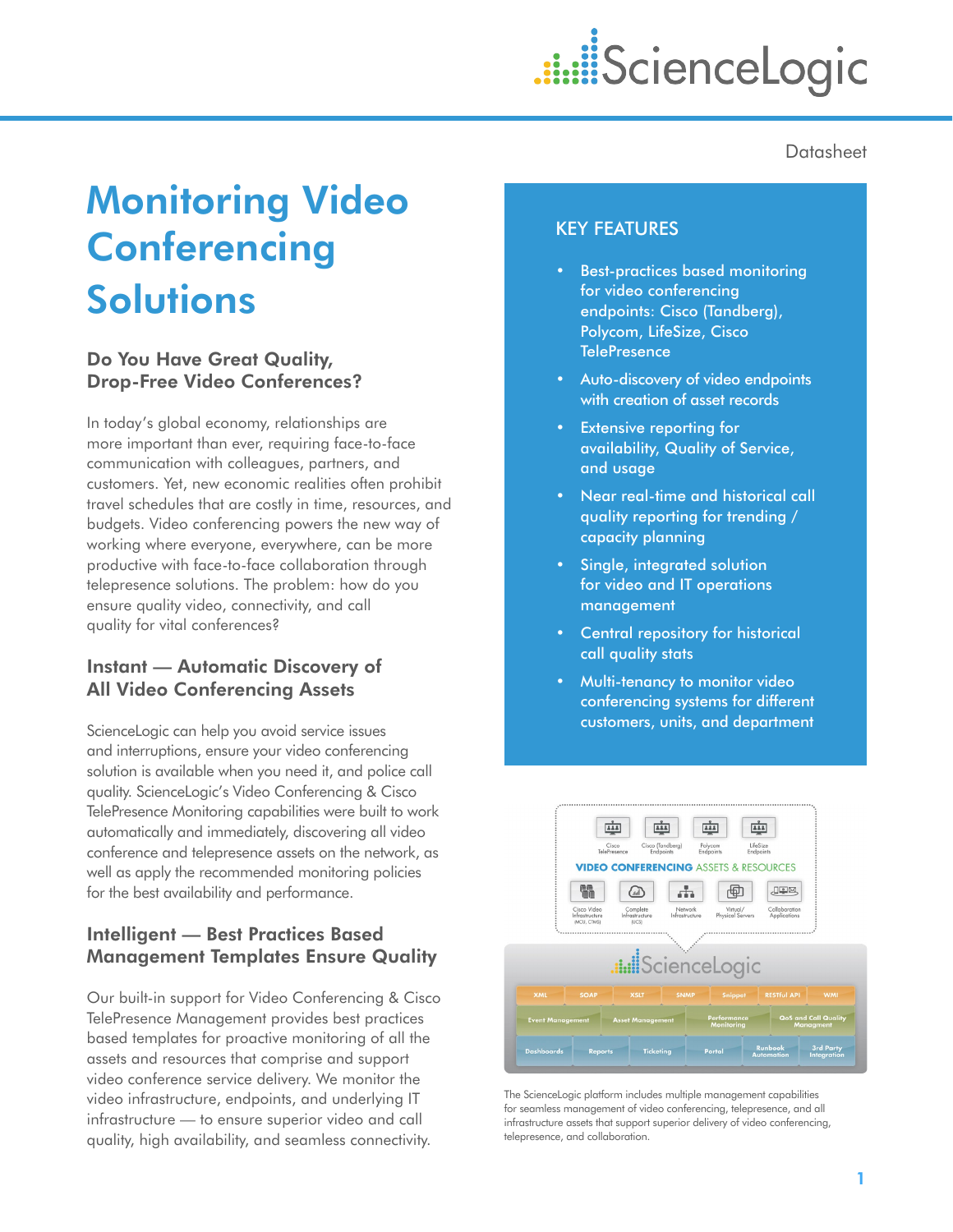

# Integrated — All-in-One Monitoring and Management Tool

Proactive monitoring and management are essential to ensure Quality of Service. The ScienceLogic monitoring platform comes fully integrated with fault management, configuration monitoring, asset management, multi-tenancy, customizable portals, and much more. Our all-in-one, comprehensive solution extends readily and easily to heterogeneous, multi-vendor video deployments.

# ScienceLogic Monitors and Manages All Aspects to Ensure Superior Video Conferencing

#### *In-Call Performance Statistics*

While a video conference is active, the ScienceLogic system proactively monitors the call, collecting call quality statistics each minute and providing alerts when call quality drops below an acceptable threshold. Sample data collected includes:

- Packet loss
- **Jitter**
- **Bit rate**

When supported by the endpoint, data is collected for both directions of transmission as well as for all media streams — including video, audio, and presentation.

#### *Historical Call Quality Statistics*

The call quality data is stored in the ScienceLogic central repository to enable rapid troubleshooting of problems after they have occurred. Additionally, the data is consolidated for trending, capacity planning, and service level reporting.

#### *Portal Capabilities*

Managed video service providers can easily create branded portals that offer each customer secure views into the operation of their own video conferencing equipment and network. Moreover, customers can be offered the option to create and track tickets via the same portal.

#### *Multi-Tenancy*

Video service providers can use a single instance of the ScienceLogic solution and a single console in their VNOC to monitor individual customers whose data is kept secure and separate from others. Similarly, enterprise IT staff can take advantage of multi-tenancy functionality to monitor and manage video conferencing systems in different departments, business units, or geographies.

#### *Reporting*

ScienceLogic reports provide valuable information, including usage stats that can be instrumental in determining ROI. Sample reports:

- Usage reports
- Call Data Records (CDR) reports
- Call quality reports
- Availability reports

#### *Fault Management*

The ScienceLogic solution monitors and manages all aspects of the endpoints to ensure that the devices are fully operational and ready to participate in the next video conference. The system generates an event immediately when it detects a problem. Sample events:

- Loss of communications to an endpoint
- Monitor disconnected
- **Misconfigured Ethernet**
- Camera offline
- Endpoint not registered to call control (gatekeeper or SIP registrar)
- • Call control services disabled (H.323 and/or SIP service disabled)
- Abnormal call clearing
- Call quality threshold breached